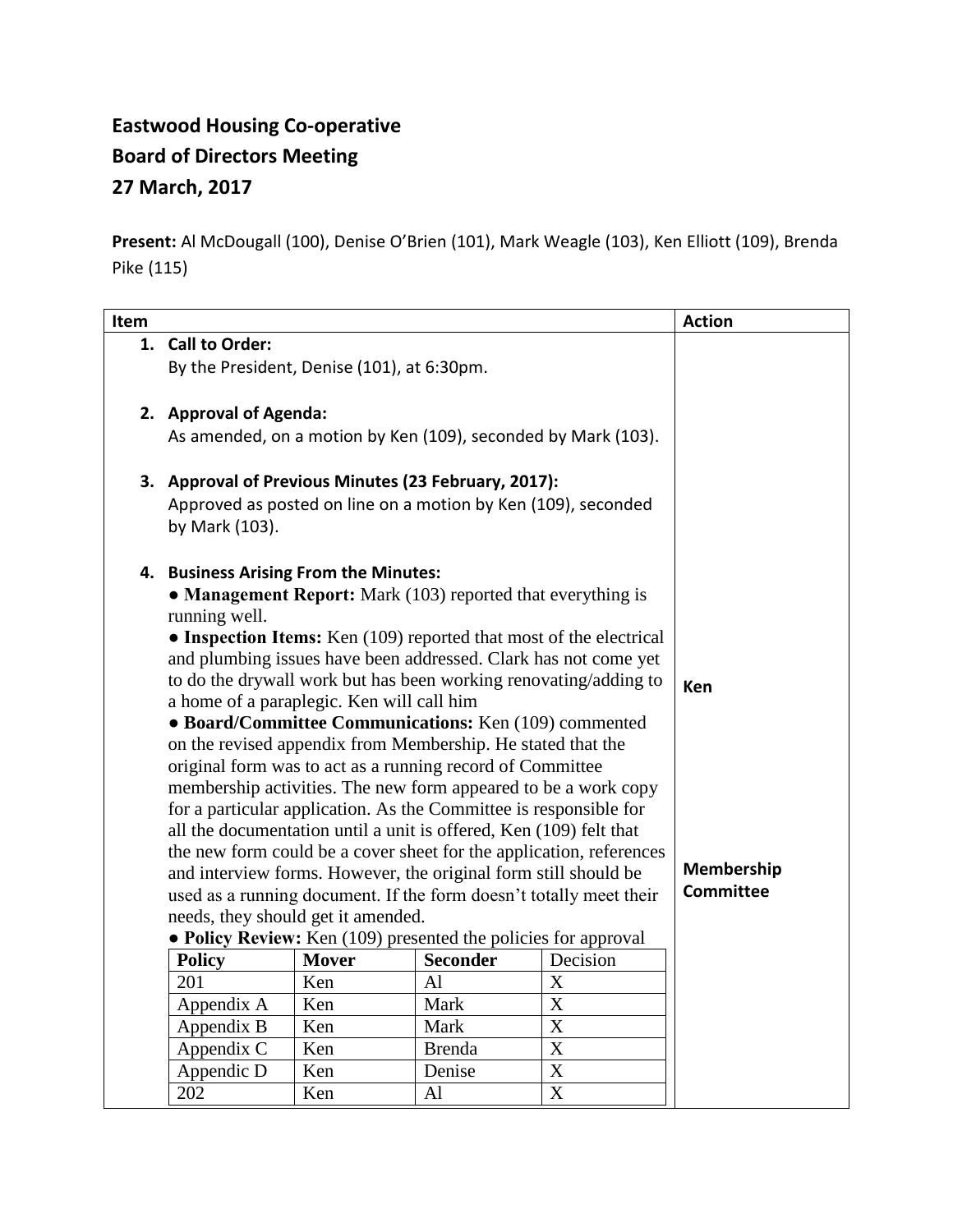| 203          | Ken | Mark          | $\boldsymbol{\mathrm{X}}$ |
|--------------|-----|---------------|---------------------------|
| Appendix $2$ | Ken | <b>Brenda</b> | $\boldsymbol{\mathrm{X}}$ |
| 204          | Ken | Mark          | $\mathbf X$               |
| 205          | Ken | AI            | $\overline{\text{X}}$     |
| 206          | Ken | <b>Brenda</b> | $\overline{\text{X}}$     |
| 207          | Ken | Denise        | $\overline{X}$            |
| 209          | Ken | Mark          | $\overline{\mathbf{X}}$   |
| 210          | Ken | <b>Brenda</b> | $\overline{\text{X}}$     |
| 211          | Ken | Denise        | $\overline{\text{X}}$     |
| 212          | Ken | Mark          | $\overline{\text{X}}$     |
| 213          | Ken | <b>Brenda</b> | $\overline{\text{X}}$     |
| 215          | Ken | <b>Brenda</b> | $\overline{\text{X}}$     |
| 216          | Ken | AI            | $\overline{X}$            |
| 219          | Ken | Mark          | $\overline{\mathbf{X}}$   |
| 303.2        | Ken | Al            | deferred                  |
| 400          | Ken | Mark          | $\mathbf X$               |
| 403 App. 1   | Ken | <b>Brenda</b> | $\overline{\mathbf{X}}$   |
| 404          | Ken | Denise        | $\overline{\text{X}}$     |
| 406          | Ken | <b>Brenda</b> | $\boldsymbol{\mathrm{X}}$ |
| Appendix 2   | Ken | Mark          | $\overline{\text{X}}$     |
| 406.1        | Ken | Mark          | $\overline{\mathbf{X}}$   |
| 408          | Ken | AI            | $\mathbf X$               |
| 409          | Ken | <b>Brenda</b> | $\mathbf X$               |
| 500          | Ken | Mark          | $\overline{\text{X}}$     |
| 501          | Ken | Denise        | $\overline{\mathbf{X}}$   |
| 502          | Ken | <b>Brenda</b> | $\overline{X}$            |
| 503          | Ken | Mark          | $\overline{\text{X}}$     |
| 504          | Ken | Al            | $\overline{\text{X}}$     |
| Appendix $1$ | Ken | <b>Brenda</b> | $\overline{X}$            |
| 505          | Ken | Denise        | $\overline{\text{X}}$     |
| 506          | Ken | Mark          | $\mathbf X$               |
| 507          | Ken | <b>Brenda</b> | $\mathbf X$               |
| 508          | Ken | Al            | X                         |
| 509          | Ken | Denise        | $\mathbf X$               |
| 510          | Ken | Mark          | $\overline{\text{X}}$     |

## **5. Correspondence:**

**● Pat Pitre:** A letter pushing the NBNPHA AGM in Moncton. This has no value to us.

**● Rent Supplement Agreement:** Ken 9109) stated that he received another last week. The covering letter was ours but the document someone else's. He returned it with the comment that we do not get this as we are required to participate. If we don't it voids our operating agreement. Today we received the same covering letter with a form for us. He has emailed Trevor Lawson